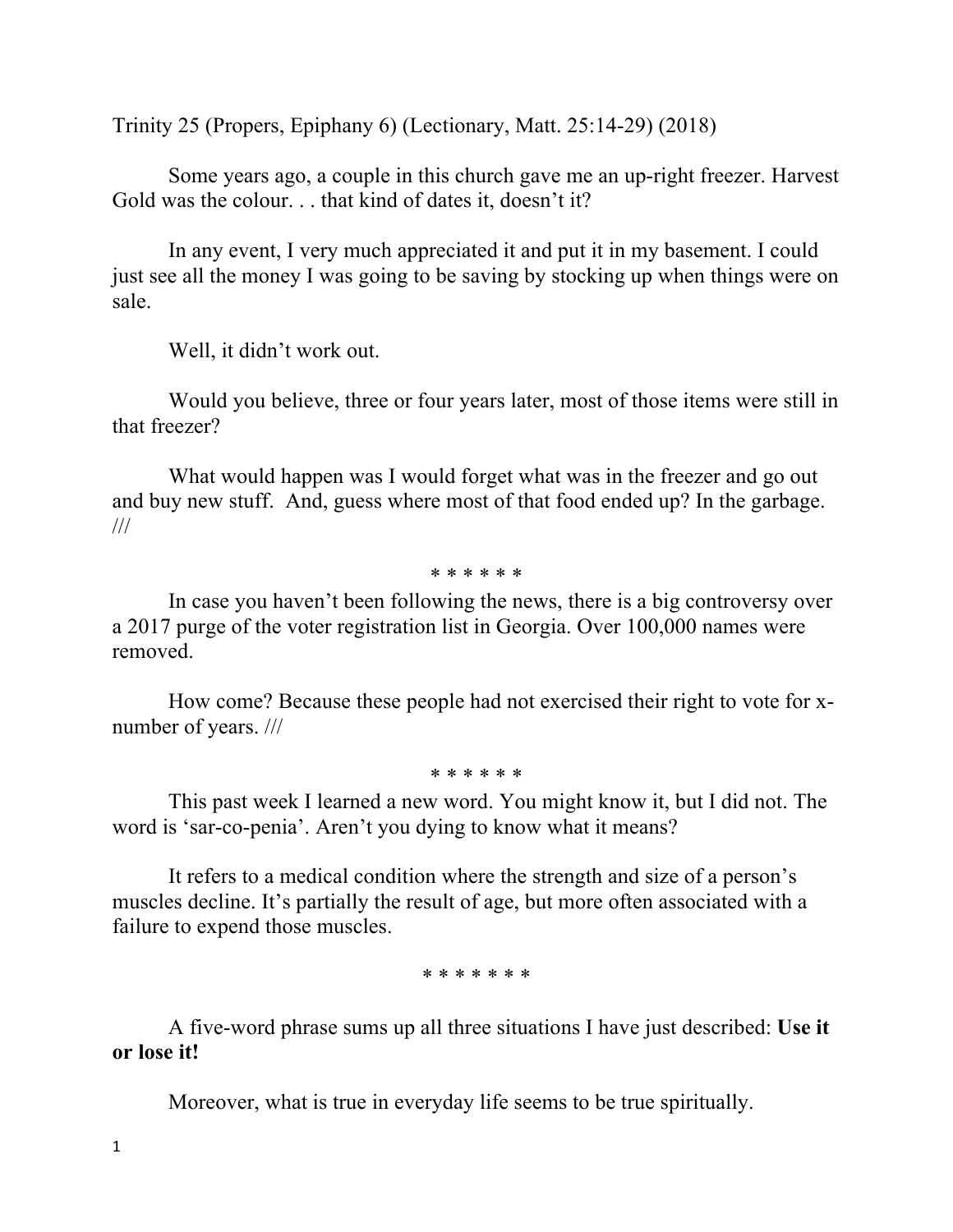In this morning's Gospel, we find Jesus doing what he so often does, telling a story, a story to illustrate a point. We call these stories parables.

The one we have before us this morning is a familiar one. It is the parable of the three servants and the talents . . . talents being a unit of money.

Over the years, many sermons have been preached on this parable, and a number of applications have been made from it.

The one I wish to make this morning is the one I have just mentioned: **Use it or lose it.**

It's right there at the end when the master who had returned from his trip takes the talent away from the servant who had failed to use it . . . who had buried it in the ground.

In context, this servant corresponds to the Jewish nation headquartered at that time in Jerusalem.

After all, God's covenant people, of which they were a part, had been given enormous privileges and endowments.

Out of all the peoples of the earth, they had been called be the bearers of God's salvation in the world.

They had been entrusted with the sacred writings, the Hebrew scriptures.

They had been given manifolds blessings, both material and spiritual. The Temple in Jerusalem was the marvel of the ancient world.

Yet, for the most part, they had not lived up to their calling.

They had misused and abused the prophets that God had sent them.

They had been tall on privilege and short on responsibility.

In so doing they had sat on their blessings, or, if you prefer, buried them.

And now, they were just before sending their Messiah to the cross. What was going to become of this people?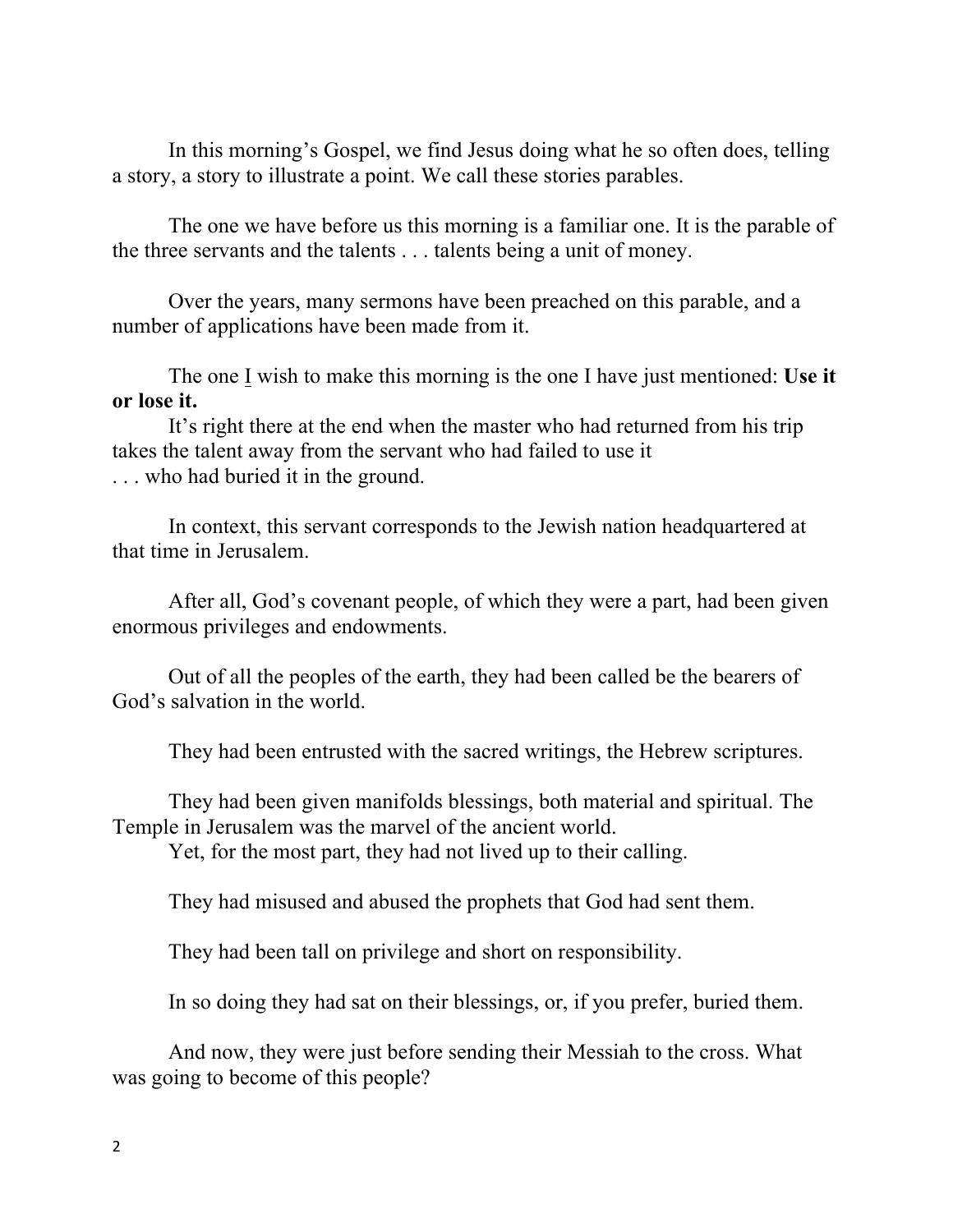Well, Jesus saw a train wreck just around the corner.

That train wreck happened in A.D. 70 when Jerusalem was surrounded by Roman soldiers and laid flat to the ground.

At that time, the privileges and endowments God's people had enjoyed and taken for granted were snatched away.

It was one of those "use it or lose it" moments in history.

That was then, but the message of this parable still holds.

For you see, we who have been baptised into Jesus Christ are God's New Covenant people, and like God's ancient people have been given manifold privileges, endowments and responsibilities?

What are we doing with these privileges, endowments and responsibilities? What kind of stewards are we?

Are we burying them or employing them for the greater glory of God and in the service of humankind?

This principle works on a number of levels.

Here, at St. Luke's we are beginning our annual stewardship campaign for 2019. How fortunate we are to have Roger Johnson heading up this effort. But, he can't do it all. We must do our part.

As we consider what our part might be, we might remember words of the missionary poet Charles Studd:

## **Only one life, 'twill soon be past, Only what's done for Christ will last.**

Surely, as followers of Jesus Christ, it is in this spirit that we must manage the endowments God has given us.

I once heard the story of a man who was very generous with his money. He gave away great sums for the work of the Church in the 1920s. Then came the Great Depression, and he lost all his money.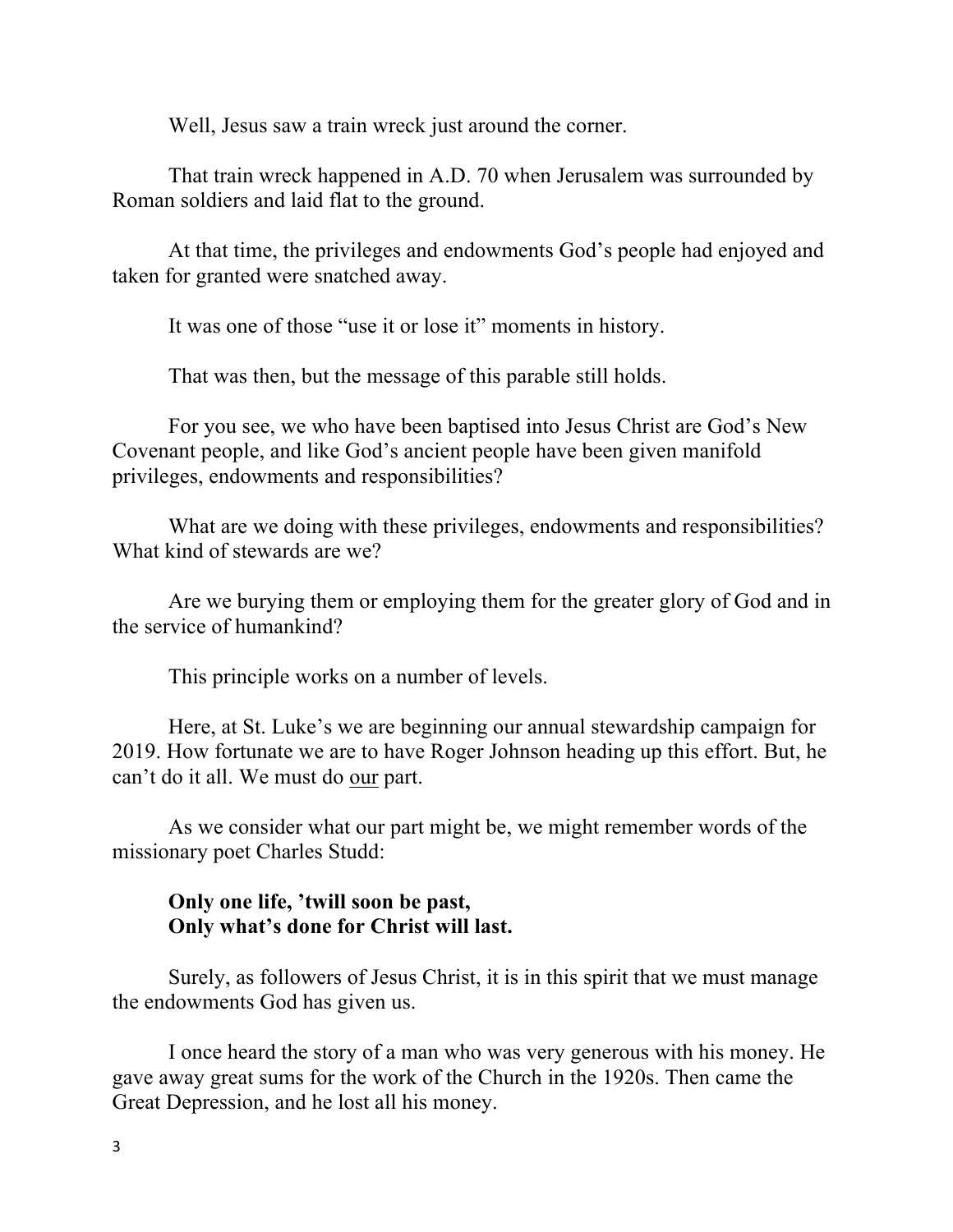After which, someone asked him: "Aren't you sorry you gave away all that money?"

"No," he said, "all that I have now is what I gave away." ///

No, doubt, this principle of 'use it or lose it' is true not only for individuals, but also for congregations.

I am reminded of a story my father told. When he would come home from work at the end of the day, we would sit down for supper, and, more often than not, we would ask him what had done that day.

At the time, He was the Management Director of the Mississippi Forestry Commission.

One story he told I have never forgotten. It concerned a conversation he had had with a Roman Catholic priest earlier that day.

## The priest had told him: **You Protestants build these great educational buildings [this was in the late '60s] but you only use them once or twice a week. Is that good stewardship?**

I have never forgotten that conversation. And that is why, after we built St. Luke's, I was determined that our building – which really is God's building – would be used throughout the week. That it would be a real community centre. That goal has been for the most part achieved.

Let's never retreat backward. Use it or loose it.

In a similar vein, Lowell Jacks has given us this wonderful Mason and Hamlin grand piano for concerts. What kind of stewards would we be if we failed to use it? If we said: The community outside of these walls be damned. We are for ourselves.

We are not going to do that, but *what if*? What kind of stewards would we be? What would the logical sequel to such ungracious behaviour? /// Use it or lose it.